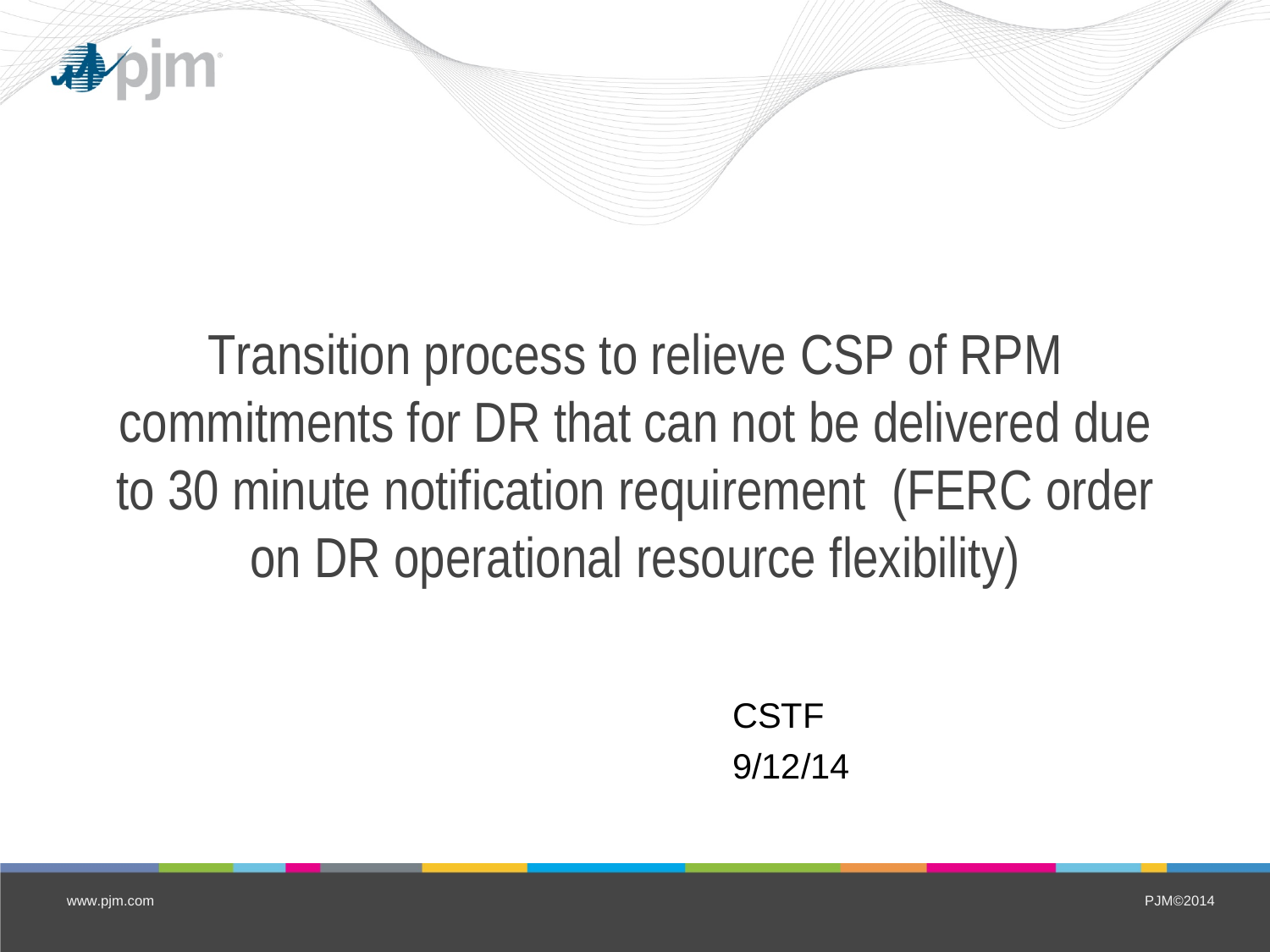

FERC previous order (ER14-822)

- 30 minute lead time mandatory for all resources unless physically not capable and qualify for exemption
	- PJM to work with stakeholders on transition mechanism that would allow CSPs that are no longer able to deliver amounts of demand response *[because of 30 minute lead time requirement which becomes effective for 15/16 DY]* previously cleared in PJM's capacity auctions *[through 16/17 DY]* to be relieved of part, or all of, their obligation and have their capacity payments commensurately reduced accordingly.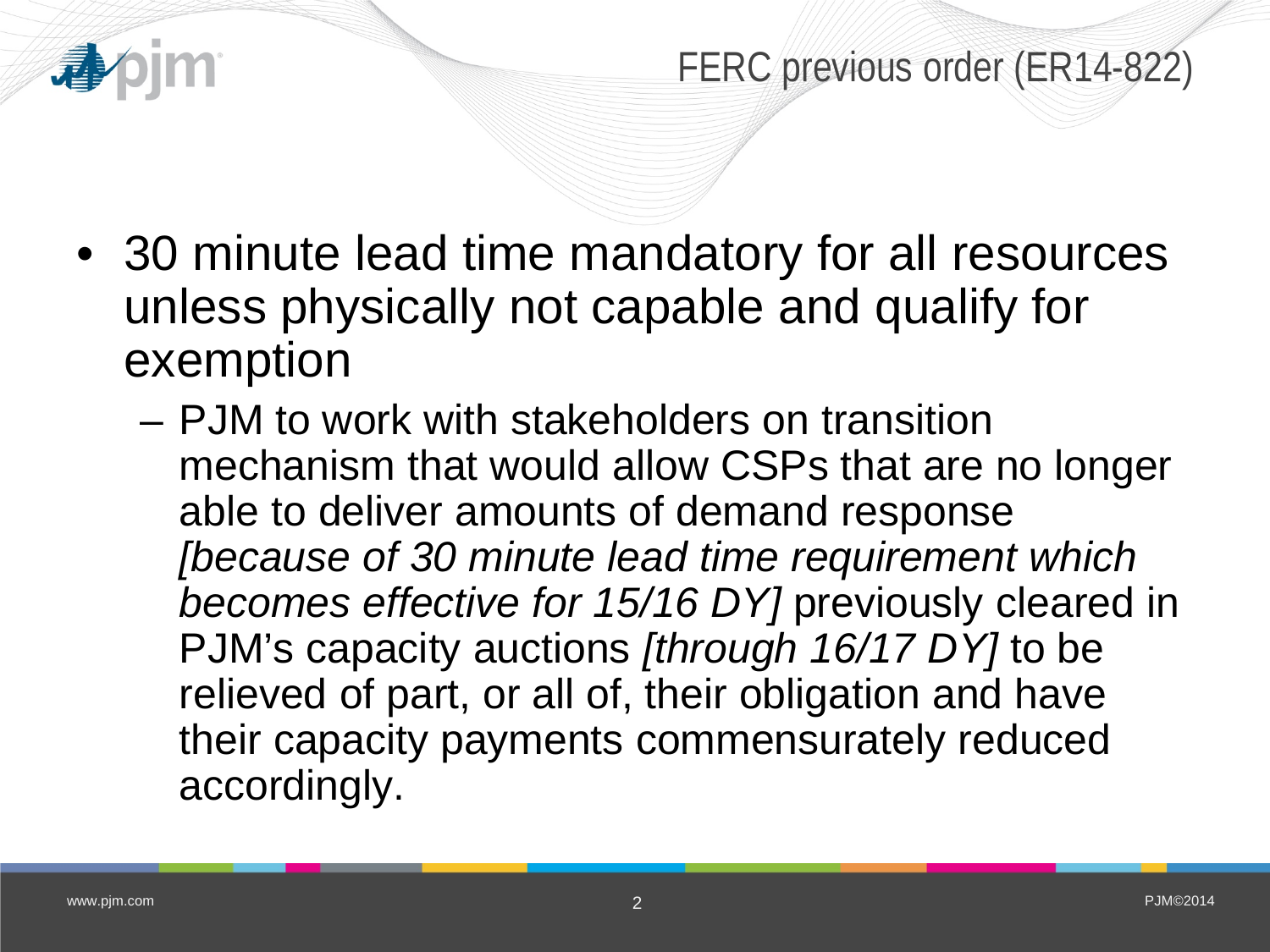



- 8/21 MRC first read
- $\bullet$  ~9/3 CSTF vote
- 9/12 CSTF (review tariff language for proposed change)
- 9/18 MRC endorsement
- 10/30 MC endorsement
- $10/31$  File at FERC
- 1/1 Order from FERC
- 1/16/15 Final date for CSPs to submit nonviable MW for transition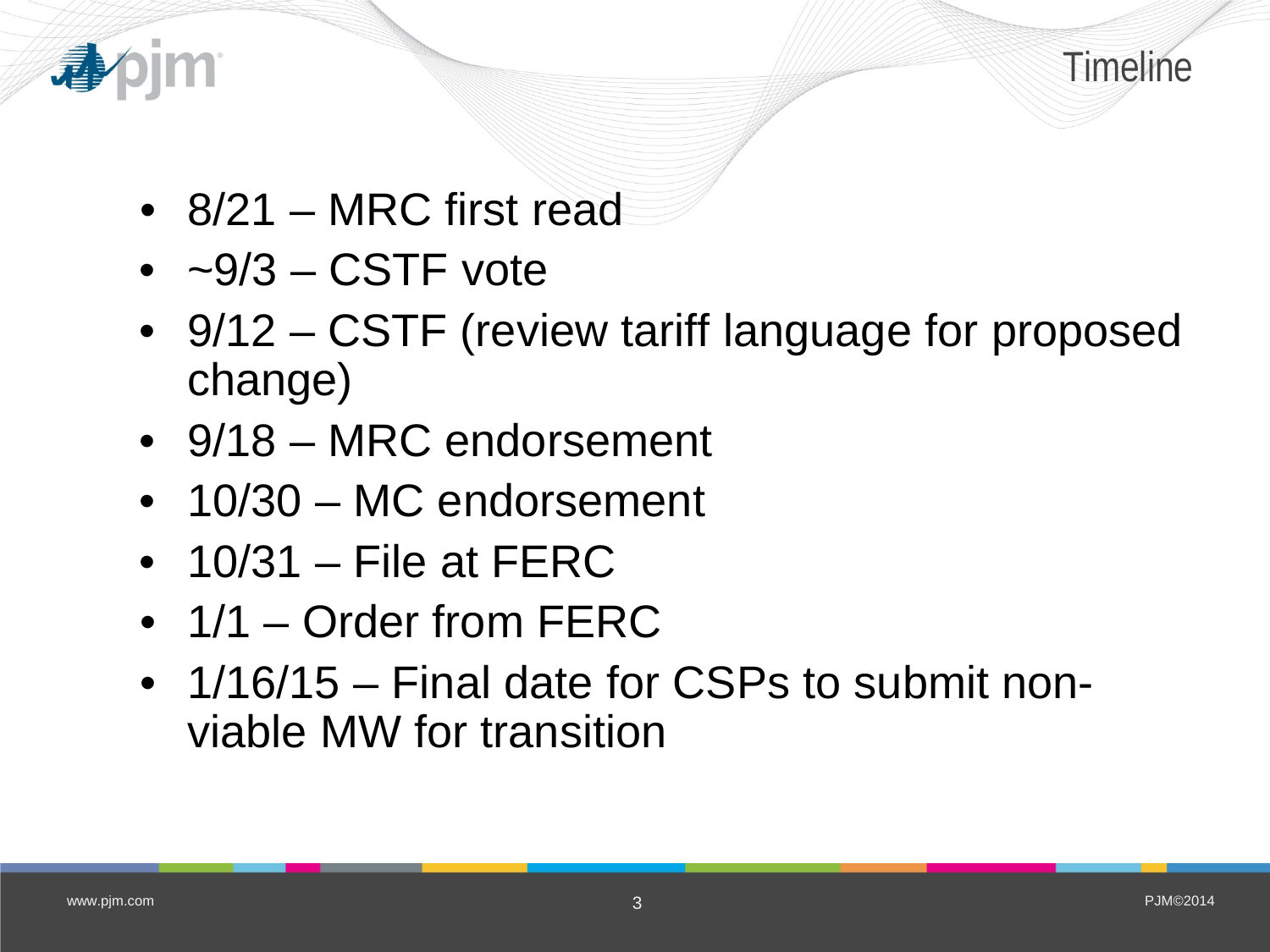

Proposed Transition Mechanism 15/16 and 16/17 Delivery Years

- [1 week prior to posting planning parameters for IA] CSP to provide PJM cleared MWs from prior RPM auction(s) that cannot be delivered due to 30 minute lead time requirement by product by zone.
	- 15/16 CSP must notify based on 3rd IA schedule
	- $-$  16/17 CSP must notify based on 2<sup>nd</sup> IA and/or 3<sup>rd</sup> IA schedule
	- CSP IA offer restriction
		- CSP is not permitted to sell MWs in any modeled LDA (including any modeled sub-LDA of the LDA) for which non-viable DR MWs are declared for such Delivery Year
- [planning parameters posting date for IA] PJM to publish aggregate non-viable DR MWs

Consensus on proposed changes at CSTF - IA offer restriction has been updated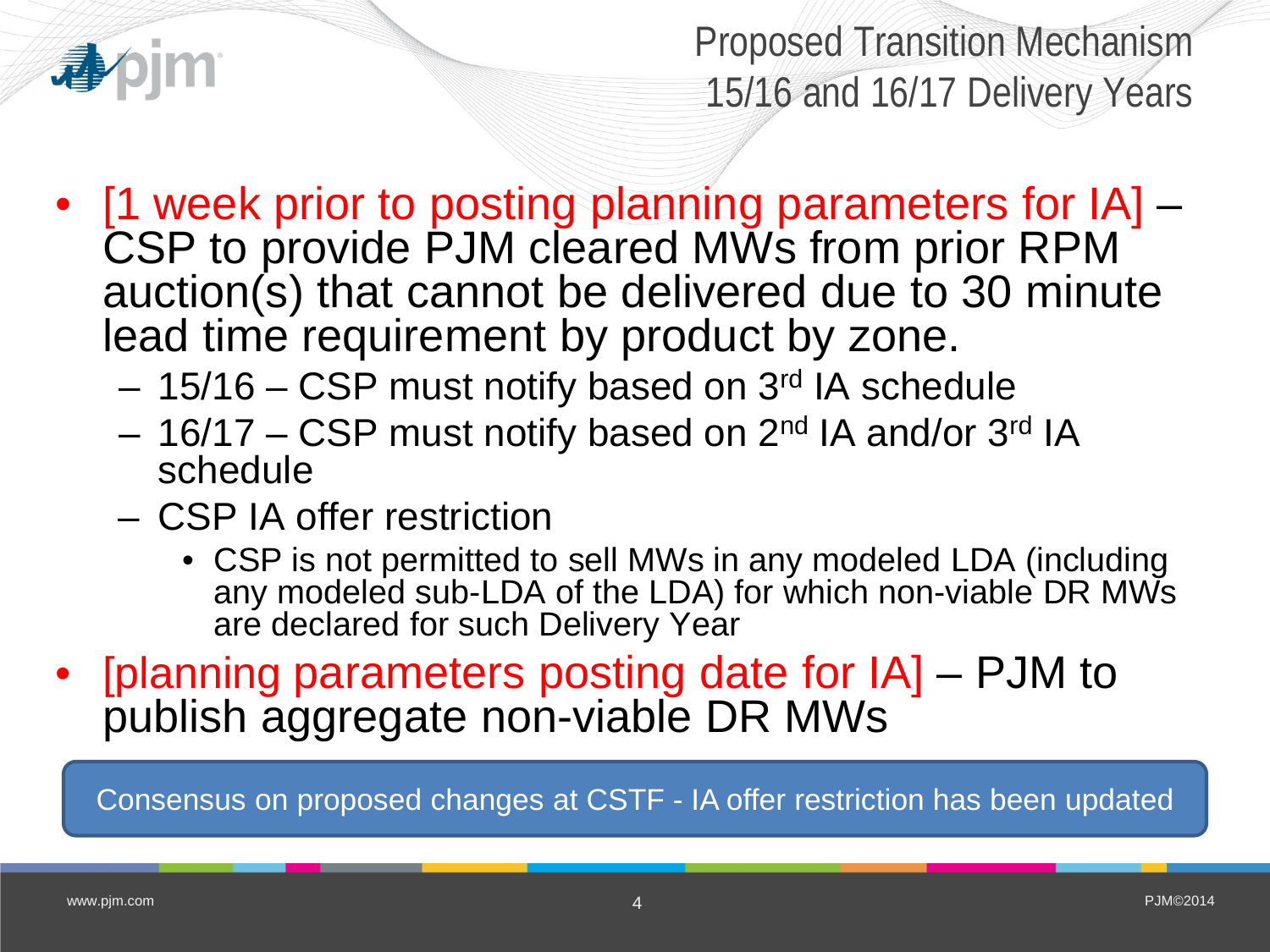

Proposed Transition Mechanism 15/16 and 16/17 Delivery Years (continued)

- [IA start date] PJM to aggregate all adjustments (CSP non-viable MWs, forecast adjustment ,etc.) and include in 1rst or 2nd auction if amount exceeds threshold (lessor of 1% or 500 MW – *as currently defined in tariff*) and if it does not exceed threshold then include in 3rd IA
	- PJM to increase capacity procured (or reduce capacity released) in IA (as necessary)
		- Cost will be allocated *consistent with current tariff* provisions for forecast adjustment
	- Bilateral transaction are subject to review and referral to MMU and/or FERC Office of Enforcement and should not be executed for non-viable MWs for financial gain.
- [Prior to start of DY] PJM to reduce CSP capacity commitment in eRPM by product by zone and prorate amount of non-viable MW as necessary if CSP cleared MWs in multiple auctions
- [Prior to start of DY] CSP responsible to register enough DR to cover final capacity commitment or receive daily deficiency charge.
- [normal bill cycle during DY] PJM to only pay capacity revenue based on final CSP capacity commitment

Meets FERC direction (relieve obligation & reduce payments) & leverage concept used for revised generator capability verification testing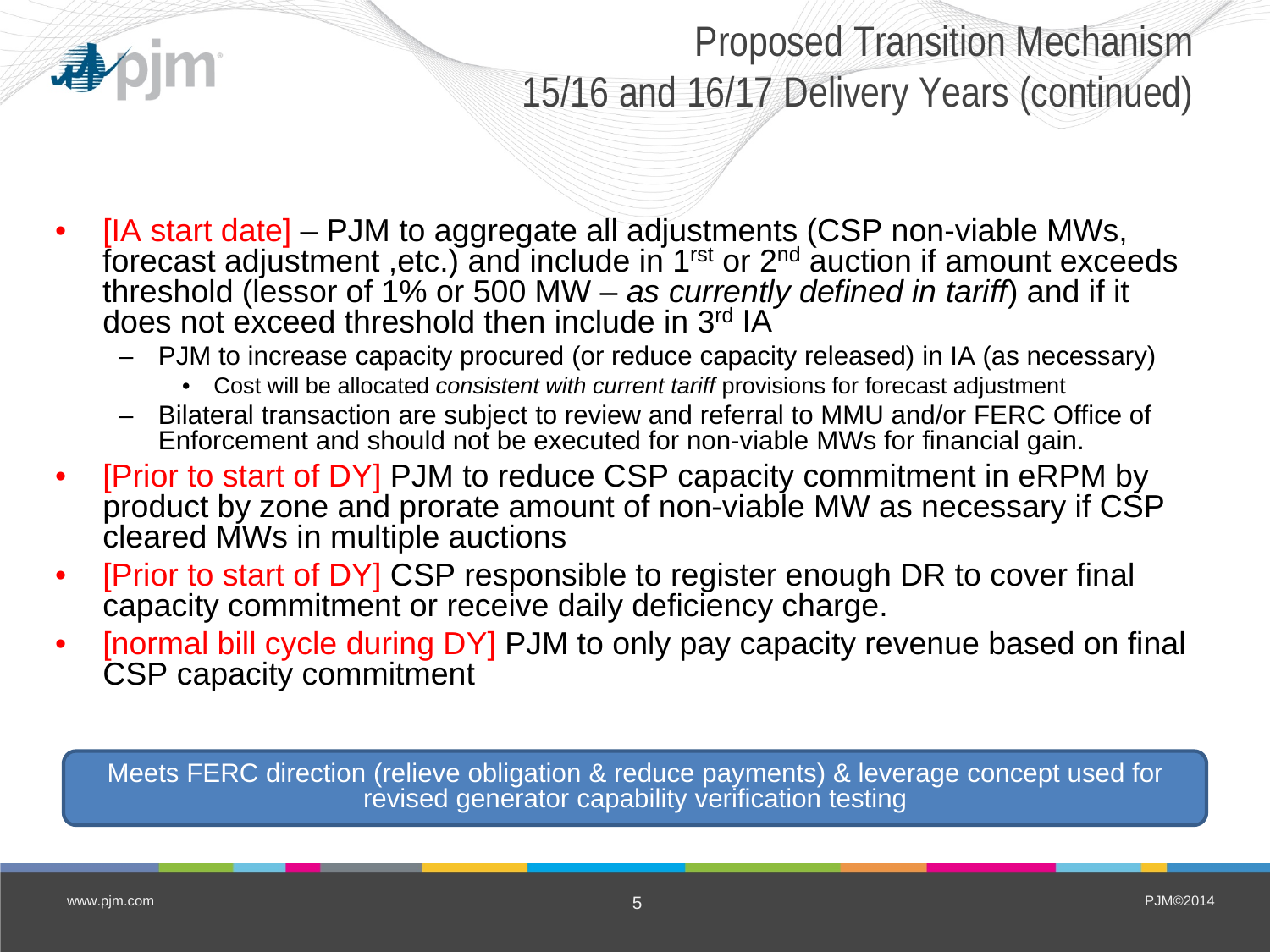



- 2015/16 Non-viable MW IA restriction by zone by LDA (sub-LDA)
- 2016/17 Non-viable MW IA restriction by zone by LDA (sub-LDA)
- Example 1 General example for 15/16
- Example 2 CSP specific example
- Example 3 CSP specific example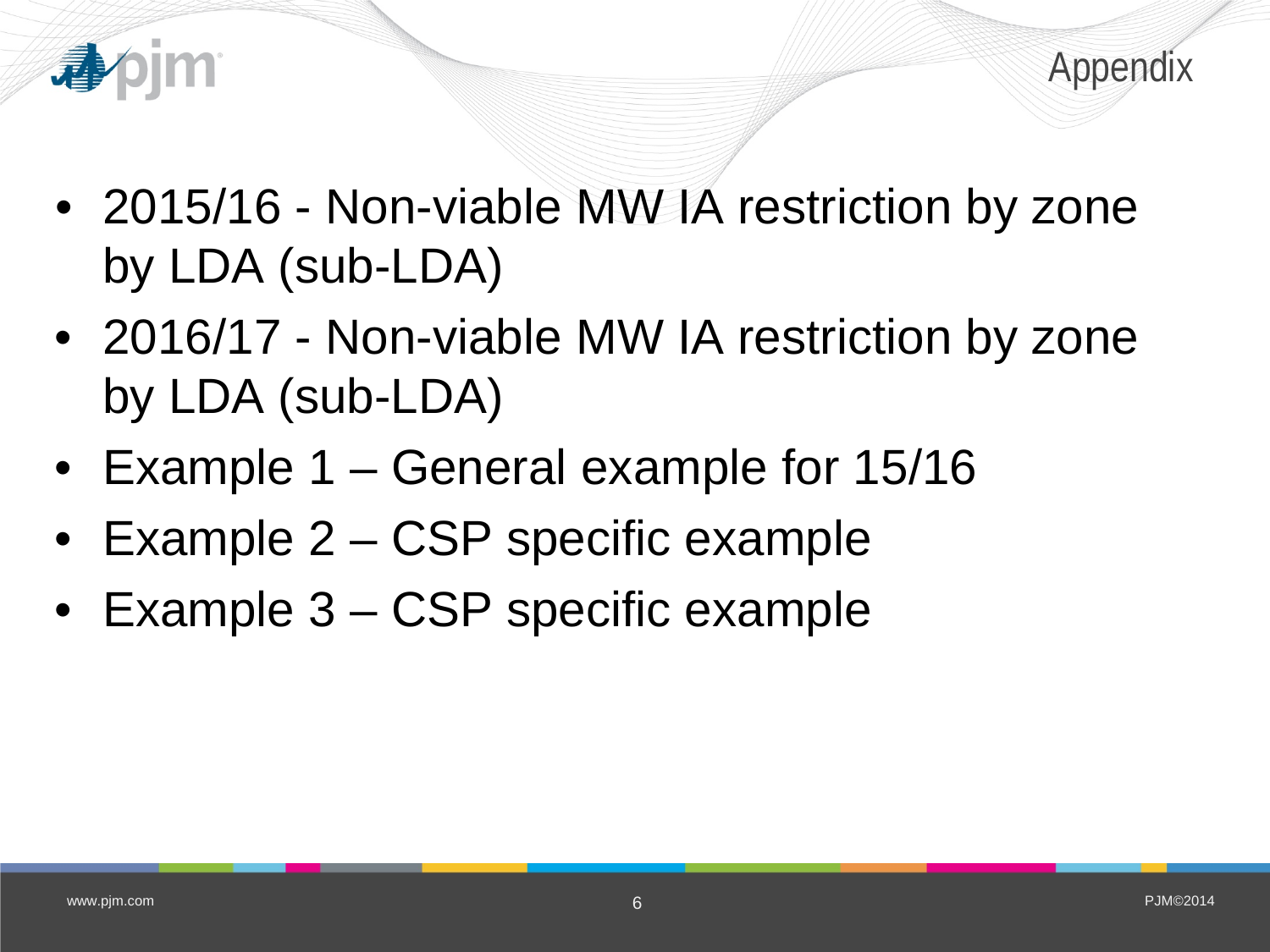

|                                |                              | Non-Viable Zone DR cannot sell DR in Zone/Sub Zone marked with "X" for 15/16 Delivery Year 3rd Incremental Auction |                           |                           |                                                                |            |                           |            |                           |                         |                         |                          |             |                           |                         |                         |            |            |              |                  |     |                           |                |              |
|--------------------------------|------------------------------|--------------------------------------------------------------------------------------------------------------------|---------------------------|---------------------------|----------------------------------------------------------------|------------|---------------------------|------------|---------------------------|-------------------------|-------------------------|--------------------------|-------------|---------------------------|-------------------------|-------------------------|------------|------------|--------------|------------------|-----|---------------------------|----------------|--------------|
|                                |                              |                                                                                                                    |                           |                           |                                                                |            |                           |            |                           |                         |                         | <b>DPL</b>               |             |                           |                         |                         |            |            |              |                  |     |                           |                |              |
|                                | Offer                        |                                                                                                                    |                           |                           | <b>ATSI</b><br><i>(excluding</i>                               |            |                           |            |                           |                         |                         | (excluding<br><b>DPL</b> | <b>DPL</b>  |                           |                         |                         |            |            |              |                  |     | <b>PSEG</b><br>(excluding |                |              |
|                                | Zone/Sub                     |                                                                                                                    |                           |                           | Cleveland                                                      | Cleveland  |                           |            |                           |                         |                         | SOUTH SOUTH              |             |                           |                         |                         |            |            |              |                  |     | PS NORTH PS NORTH         |                |              |
|                                | Zone                         | AECO AEP APS                                                                                                       |                           |                           | LDA)                                                           | <b>LDA</b> |                           |            | BGE COMED DAYTON DEOK DOM |                         |                         | LDA                      |             |                           | LDA DUQ EKPC            |                         | JCPL METED |            | PECO PENELEC | PEPCO            | PPL | LDA)                      | <b>LDA</b>     | <b>RECO</b>  |
| Non-Viable Zone/Sub-Zone       | <b>LDA</b>                   | EMAAC RTO RTO                                                                                                      |                           |                           | <b>ATSI</b>                                                    |            | ATSI SWMAAC               | <b>RTO</b> | <b>RTO</b>                | <b>RTO</b>              | <b>RTO</b>              | <b>EMAAC</b>             | <b>DPLS</b> | <b>RTO</b>                |                         | RTO EMAAC               |            | MAAC EMAAC |              | MAAC SWMAAC MAAC |     | <b>PS</b>                 |                | PS-N EMAAC   |
| <b>AECO</b>                    | <b>EMAAC</b>                 |                                                                                                                    |                           |                           |                                                                |            |                           |            |                           |                         |                         | X                        |             |                           |                         |                         |            |            |              |                  |     | X                         |                |              |
| AEP                            | <b>RTO</b>                   | X                                                                                                                  | $\mathsf{x}$              | $\boldsymbol{\mathsf{x}}$ |                                                                | X          | $\boldsymbol{\mathsf{x}}$ | X          | $\mathsf{x}$              | X                       |                         | X                        |             | $\boldsymbol{\mathsf{x}}$ | $\mathsf{x}$            |                         |            |            |              |                  |     | X                         |                |              |
| <b>APS</b>                     | <b>RTO</b>                   | x                                                                                                                  | $\boldsymbol{\mathsf{x}}$ | $\boldsymbol{\mathsf{x}}$ |                                                                |            |                           |            | $\mathbf{x}$              | $\mathsf{x}$            |                         |                          | X           | $\mathbf{x}$              |                         |                         |            |            |              |                  |     | X                         |                |              |
| ATSI (excluding Cleveland LDA) | <b>ATSI</b>                  |                                                                                                                    |                           |                           |                                                                |            |                           |            |                           |                         |                         |                          |             |                           |                         |                         |            |            |              |                  |     |                           |                |              |
| <b>Cleveland LDA</b>           | <b>ATSI</b><br><b>SWMAAC</b> |                                                                                                                    |                           |                           |                                                                |            | $\mathbf x$               |            |                           |                         |                         |                          |             |                           |                         |                         |            |            |              |                  |     |                           |                |              |
| <b>BGE</b><br><b>COMED</b>     | <b>RTO</b>                   |                                                                                                                    | X                         | $\boldsymbol{\mathsf{x}}$ |                                                                |            | $\mathsf{x}$              |            | $\mathsf{x}$              | X                       | X                       | $\mathsf{x}$             | x           | $\mathsf{x}$              | X                       | X                       | x          |            |              |                  |     | X                         |                |              |
| <b>DAYTON</b>                  | <b>RTO</b>                   |                                                                                                                    | X                         | $\boldsymbol{\mathsf{x}}$ |                                                                |            | $\overline{\mathsf{x}}$   |            | X                         | x                       |                         | X                        |             | $\mathsf{x}$              |                         |                         |            |            |              |                  |     | X                         |                | X            |
| <b>DEOK</b>                    | <b>RTO</b>                   |                                                                                                                    | $\overline{\mathsf{x}}$   | $\overline{\mathbf{x}}$   |                                                                |            | $\overline{\mathbf{x}}$   |            | $\mathsf{x}$              | $\overline{\mathsf{x}}$ |                         | X                        |             | $\mathbf{\hat{x}}$        |                         | x                       |            |            |              |                  |     |                           |                |              |
| <b>DOM</b>                     | <b>RTO</b>                   |                                                                                                                    | X                         | $\mathsf{x}$              |                                                                |            | $\overline{\mathsf{x}}$   |            | $\mathsf{x}$              | $\mathsf{x}$            | $\overline{\mathbf{x}}$ | X                        |             | $\mathbf{x}$              | $\overline{\mathsf{x}}$ |                         |            |            |              |                  |     | X                         |                |              |
| DPL (excluding DPL SOUTH LDA)  | <b>EMAAC</b>                 | x                                                                                                                  |                           |                           |                                                                |            |                           |            |                           |                         |                         |                          |             |                           |                         |                         |            |            |              |                  |     |                           |                |              |
| <b>DPL SOUTH LDA</b>           | <b>DPLS</b>                  |                                                                                                                    |                           |                           |                                                                |            |                           |            |                           |                         |                         |                          |             |                           |                         |                         |            |            |              |                  |     |                           |                |              |
| <b>DUQ</b>                     | <b>RTO</b>                   | x                                                                                                                  | $\mathsf{x}$              | $\boldsymbol{\mathsf{x}}$ |                                                                | X          | $\mathsf{x}$              | X          | $\mathsf{x}$              | X                       | X                       | $\mathsf{x}$             |             | $\mathbf{x}$              | $\mathsf{x}$            | X                       |            |            |              |                  |     | X                         |                |              |
| <b>EKPC</b>                    | <b>RTO</b>                   | x                                                                                                                  | $\mathsf{x}$              | $\boldsymbol{\mathsf{x}}$ |                                                                |            |                           |            | $\mathsf{x}$              | $\mathsf{x}$            |                         |                          |             | $\mathsf{x}$              |                         |                         |            |            |              |                  |     |                           |                |              |
| <b>JCPL</b>                    | <b>EMAAC</b>                 | x                                                                                                                  |                           |                           |                                                                |            |                           |            |                           |                         |                         |                          |             |                           |                         | X                       |            |            |              |                  |     |                           |                | X            |
| <b>METED</b>                   | <b>MAAC</b>                  | xl                                                                                                                 |                           |                           |                                                                |            | $\mathsf{x}$              |            |                           |                         |                         |                          |             |                           |                         |                         |            |            | X            |                  |     |                           |                |              |
| PECO                           | <b>EMAAC</b>                 |                                                                                                                    |                           |                           |                                                                |            |                           |            |                           |                         |                         |                          |             |                           |                         |                         |            |            |              |                  |     |                           |                |              |
| <b>PENELEC</b>                 | <b>MAAC</b>                  | $\mathsf{x}$                                                                                                       |                           |                           |                                                                |            | X                         |            |                           |                         |                         |                          |             |                           |                         | $\overline{\mathbf{x}}$ |            |            |              |                  |     | x                         |                |              |
| PEPCO                          | <b>SWMAAC</b>                |                                                                                                                    |                           |                           |                                                                |            |                           |            |                           |                         |                         |                          |             |                           |                         |                         |            |            |              |                  |     |                           |                |              |
| PPL                            | <b>MAAC</b>                  | x                                                                                                                  |                           |                           |                                                                |            | $\overline{\mathsf{x}}$   |            |                           |                         |                         | X                        | x           |                           |                         | $\overline{\mathsf{x}}$ |            |            | $\mathbf x$  |                  |     | $\overline{\mathsf{x}}$   |                |              |
| PSEG (excluding PS NORTH LDA)  | PS                           |                                                                                                                    |                           |                           |                                                                |            |                           |            |                           |                         |                         |                          |             |                           |                         |                         |            |            |              |                  |     |                           |                |              |
| PS NORTH LDA                   | PS-N                         |                                                                                                                    |                           |                           |                                                                |            |                           |            |                           |                         |                         |                          |             |                           |                         |                         |            |            |              |                  |     |                           |                |              |
| <b>RECO</b>                    | <b>EMAAC</b>                 | x                                                                                                                  |                           |                           |                                                                |            |                           |            |                           |                         |                         | $\mathbf{x}$             | x           |                           |                         | $\mathbf{x}$            |            | x          |              |                  |     | $\mathbf x$               | x <sub>l</sub> | $\mathsf{x}$ |
| MODELED LDAs for 15/16 DY      |                              |                                                                                                                    |                           |                           | RTO, MAAC, EMAAC, SWMAAC, PS, PS NORTH, DPL SOUTH, PEPCO, ATSI |            |                           |            |                           |                         |                         |                          |             |                           |                         |                         |            |            |              |                  |     |                           |                |              |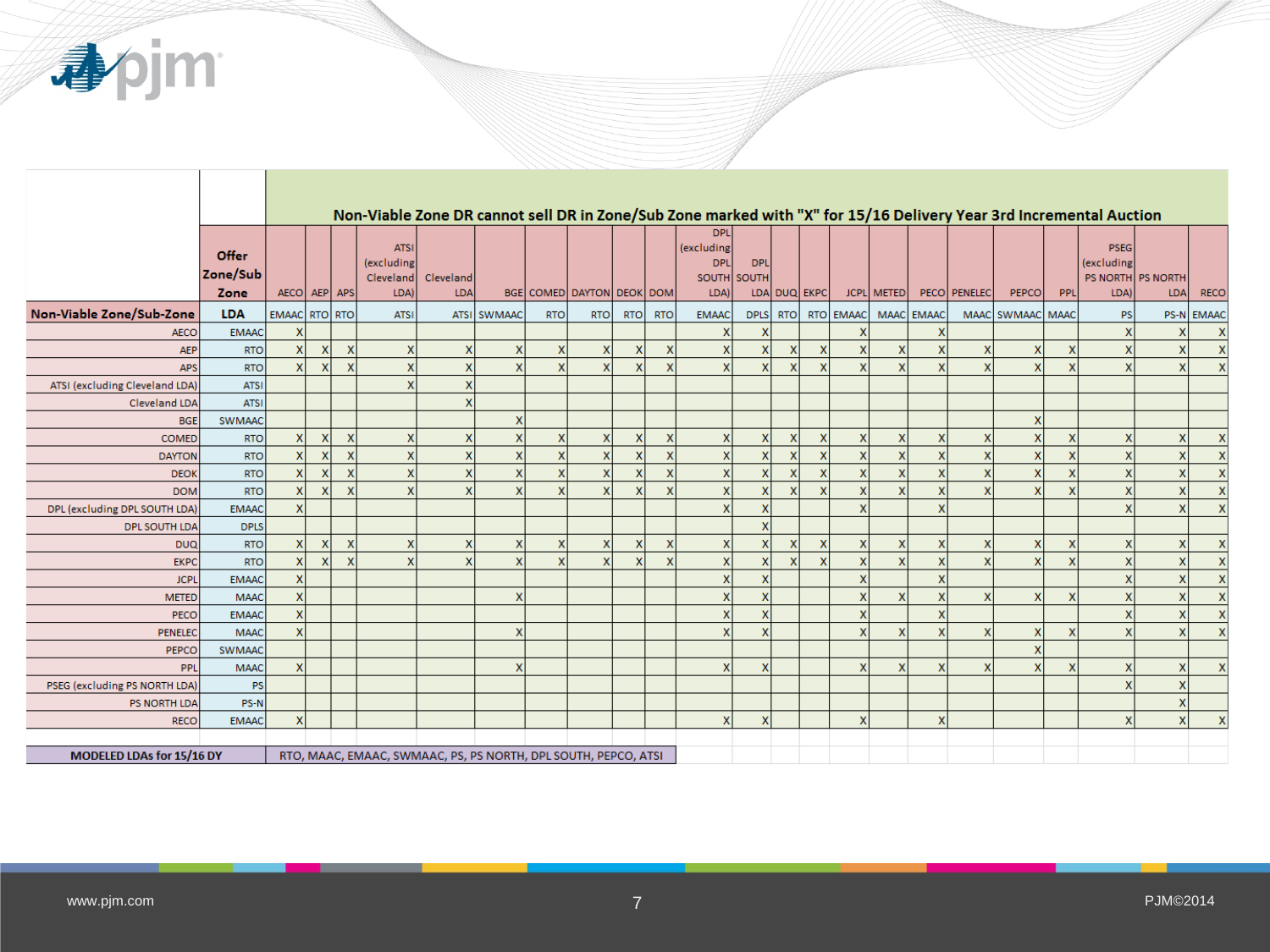

|                                                                                                             | Offer<br>Zone/Sub   |                      |                           |                           | Non-Viable Zone DR cannot sell DR in Zone/Sub Zone marked with "X" for 16/17 Delivery Year 2nd & 3rd Incremental Auctions<br><b>ATSI</b><br>(excluding<br>Cleveland | Cleveland  |                         |            |                           |              |              | <b>DPL</b><br>(excluding<br><b>DPL</b> | <b>DPL</b><br>SOUTH SOUTH |                         |                           |               |                           |            |              |                  |     | <b>PSEG</b><br>(excluding | PS NORTH PS NORTH |                                |
|-------------------------------------------------------------------------------------------------------------|---------------------|----------------------|---------------------------|---------------------------|---------------------------------------------------------------------------------------------------------------------------------------------------------------------|------------|-------------------------|------------|---------------------------|--------------|--------------|----------------------------------------|---------------------------|-------------------------|---------------------------|---------------|---------------------------|------------|--------------|------------------|-----|---------------------------|-------------------|--------------------------------|
|                                                                                                             | Zone                | AECO AEP APS         |                           |                           | LDA)                                                                                                                                                                | <b>LDA</b> |                         |            | BGE COMED DAYTON DEOK DOM |              |              | LDA)                                   |                           |                         | LDA DUQ EKPC              |               | JCPL METED                |            | PECO PENELEC | PEPCO            | PPL | LDA)                      | LDA               | <b>RECO</b>                    |
| Non-Viable Zone/Sub-Zone<br><b>AECO</b>                                                                     | LDA<br><b>EMAAC</b> | <b>EMAAC RTO RTO</b> |                           |                           | <b>ATSI</b>                                                                                                                                                         |            | ATSI SWMAAC             | <b>RTO</b> | <b>RTO</b>                | <b>RTO</b>   | <b>RTO</b>   | <b>EMAAC</b><br>X                      | <b>DPLS</b>               |                         |                           | RTO RTO EMAAC |                           | MAAC EMAAC |              | MAAC SWMAAC MAAC |     | <b>PS</b>                 |                   | PS-N EMAAC                     |
| <b>AEP</b>                                                                                                  | <b>RTO</b>          | $\mathsf{x}$         | $\boldsymbol{\mathsf{x}}$ | $\boldsymbol{\mathsf{x}}$ |                                                                                                                                                                     |            | X                       |            | X                         | x            |              | X                                      | xl                        | $\mathbf x$             | X                         |               | X                         |            |              |                  |     | $\overline{\mathsf{x}}$   |                   | X<br>$\boldsymbol{\mathsf{x}}$ |
| <b>APS</b>                                                                                                  | <b>RTO</b>          | xl                   | $\mathsf{x}$              | $\overline{\mathsf{x}}$   |                                                                                                                                                                     |            | $\overline{\mathbf{x}}$ |            | $\mathbf{x}$              | X            |              |                                        | xl                        | $\overline{\mathsf{x}}$ |                           |               | x <sub>l</sub>            |            |              |                  |     | $\mathbf{x}$              |                   | $\boldsymbol{\mathsf{x}}$      |
| ATSI (excluding Cleveland LDA)                                                                              | <b>ATSI</b>         |                      |                           |                           |                                                                                                                                                                     |            |                         |            |                           |              |              |                                        |                           |                         |                           |               |                           |            |              |                  |     |                           |                   |                                |
| <b>Cleveland LDA</b>                                                                                        | <b>ATSI</b>         |                      |                           |                           |                                                                                                                                                                     |            |                         |            |                           |              |              |                                        |                           |                         |                           |               |                           |            |              |                  |     |                           |                   |                                |
| <b>BGE</b>                                                                                                  | <b>SWMAAC</b>       |                      |                           |                           |                                                                                                                                                                     |            | X                       |            |                           |              |              |                                        |                           |                         |                           |               |                           |            |              |                  |     |                           |                   |                                |
| <b>COMED</b>                                                                                                | <b>RTO</b>          | x                    | $\boldsymbol{\mathsf{x}}$ | $\boldsymbol{\mathsf{x}}$ |                                                                                                                                                                     |            | $\overline{\mathsf{x}}$ |            | $\mathsf{x}$              | x            | $\mathsf{x}$ | X                                      | xl                        | $\mathsf{x}$            | $\boldsymbol{\mathsf{x}}$ |               | X                         |            |              |                  |     | X                         |                   | $\boldsymbol{\mathsf{x}}$      |
| <b>DAYTON</b>                                                                                               | <b>RTO</b>          |                      | $\mathsf{x}$              | $\overline{\mathsf{x}}$   |                                                                                                                                                                     |            |                         |            | $\mathsf{x}$              | $\mathsf{x}$ |              |                                        | xl                        | $\overline{\mathbf{x}}$ |                           |               | X                         |            |              |                  |     |                           |                   | $\boldsymbol{\mathsf{x}}$      |
| <b>DEOK</b>                                                                                                 | <b>RTO</b>          |                      | $\mathsf{x}$              | $\mathbf{x}$              |                                                                                                                                                                     |            |                         |            | $\mathbf{x}$              | $\mathbf x$  |              |                                        |                           |                         |                           |               |                           |            |              |                  |     | X                         |                   | X                              |
| <b>DOM</b>                                                                                                  | <b>RTO</b>          | X                    | $\mathsf{x}$              | $\mathbf{x}$              |                                                                                                                                                                     |            |                         |            | $\mathbf{x}$              | $\mathsf{x}$ |              |                                        | x                         | $\mathbf{x}$            | $\mathbf{x}$              |               | X                         |            |              |                  |     | X                         |                   | X                              |
| DPL (excluding DPL SOUTH LDA)                                                                               | <b>EMAAC</b>        | $\mathbf{x}$         |                           |                           |                                                                                                                                                                     |            |                         |            |                           |              |              |                                        | X                         |                         |                           | X             |                           |            |              |                  |     |                           |                   | $\boldsymbol{\mathsf{x}}$      |
| <b>DPL SOUTH LDA</b>                                                                                        | <b>DPLS</b>         |                      |                           |                           |                                                                                                                                                                     |            |                         |            |                           |              |              |                                        | X                         |                         |                           |               |                           |            |              |                  |     |                           |                   |                                |
| <b>DUQ</b>                                                                                                  | <b>RTO</b>          | X                    | $\mathsf{x}$              | $\mathsf{x}$              |                                                                                                                                                                     |            | X                       |            | X                         | X            |              | X                                      | x                         |                         | $\mathsf{x}$              |               | $\boldsymbol{\mathsf{x}}$ |            |              |                  |     | X                         |                   | $\boldsymbol{\mathsf{x}}$      |
| <b>EKPC</b>                                                                                                 | <b>RTO</b>          | $\mathbf{x}$         | $\mathbf{x}$              | $\overline{\mathbf{x}}$   |                                                                                                                                                                     |            |                         |            | $\mathsf{x}$              | X            |              |                                        | x                         | $\mathbf x$             | $\mathsf{x}$              |               |                           |            |              |                  |     | X                         |                   | $\pmb{\mathsf{x}}$             |
| <b>JCPL</b>                                                                                                 | <b>EMAAC</b>        | X                    |                           |                           |                                                                                                                                                                     |            |                         |            |                           |              |              |                                        | X                         |                         |                           |               |                           |            |              |                  |     |                           |                   | $\pmb{\mathsf{x}}$             |
| <b>METED</b>                                                                                                | <b>MAAC</b>         | X                    |                           |                           |                                                                                                                                                                     |            | $\overline{\mathsf{x}}$ |            |                           |              |              |                                        | X                         |                         |                           |               | $\overline{\mathbf{x}}$   |            |              |                  |     |                           |                   | $\pmb{\mathsf{x}}$             |
| PECO                                                                                                        | <b>EMAAC</b>        | X                    |                           |                           |                                                                                                                                                                     |            |                         |            |                           |              |              |                                        | X                         |                         |                           |               |                           |            |              |                  |     |                           |                   | $\boldsymbol{\mathsf{x}}$      |
| <b>PENELEC</b>                                                                                              | <b>MAAC</b>         | $\mathsf{x}$         |                           |                           |                                                                                                                                                                     |            | $\mathsf{x}$            |            |                           |              |              |                                        | X                         |                         |                           | X             | X                         |            |              |                  |     | $\mathsf{x}$              |                   | $\boldsymbol{\mathsf{x}}$      |
| PEPCO                                                                                                       | <b>SWMAAC</b>       |                      |                           |                           |                                                                                                                                                                     |            |                         |            |                           |              |              |                                        |                           |                         |                           |               |                           |            |              |                  |     |                           |                   |                                |
| PPL                                                                                                         | <b>MAAC</b>         | X                    |                           |                           |                                                                                                                                                                     |            | X                       |            |                           |              |              | x                                      | x                         |                         |                           | x             | X                         |            |              |                  | x   | X                         |                   | $\boldsymbol{\mathsf{x}}$      |
| PSEG (excluding PS NORTH LDA)                                                                               | PS<br>PS-N          |                      |                           |                           |                                                                                                                                                                     |            |                         |            |                           |              |              |                                        |                           |                         |                           |               |                           |            |              |                  |     | $\mathbf x$               |                   |                                |
| PS NORTH LDA<br><b>RECO</b>                                                                                 | <b>EMAAC</b>        | X                    |                           |                           |                                                                                                                                                                     |            |                         |            |                           |              |              |                                        | $\overline{\mathsf{x}}$   |                         |                           | X             |                           |            |              |                  |     | $\overline{\mathsf{x}}$   |                   | $\mathsf{x}$                   |
|                                                                                                             |                     |                      |                           |                           |                                                                                                                                                                     |            |                         |            |                           |              |              |                                        |                           |                         |                           |               |                           |            |              |                  |     |                           |                   |                                |
| MODELED LDAs for 16/17 DY<br>RTO, MAAC, EMAAC, SWMAAC, PS, PS NORTH, DPL SOUTH, PEPCO, ATSI, ATSI CLEVELAND |                     |                      |                           |                           |                                                                                                                                                                     |            |                         |            |                           |              |              |                                        |                           |                         |                           |               |                           |            |              |                  |     |                           |                   |                                |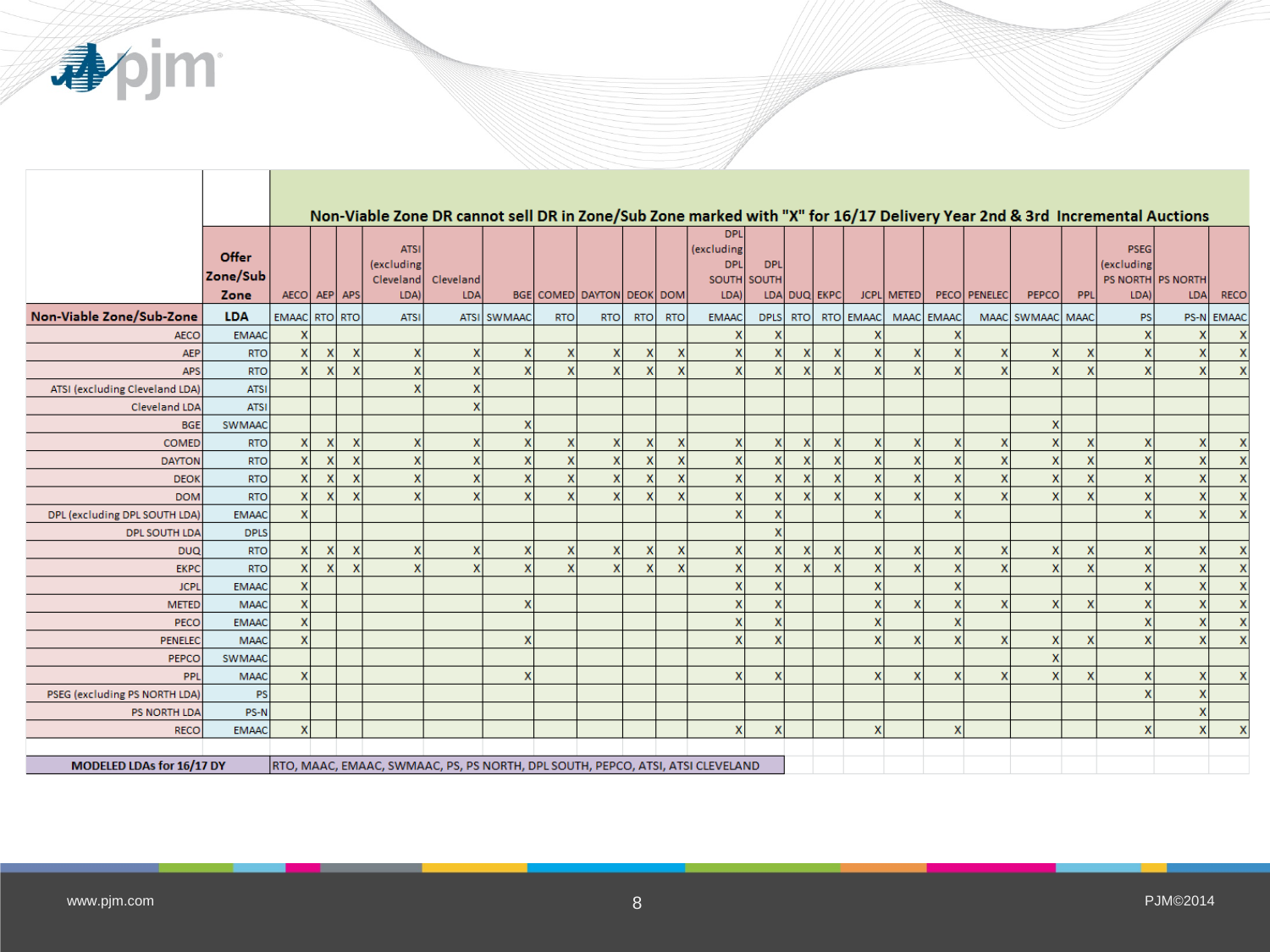

Aggregate Example – 15/16 Delivery Year

- CSPs cleared 1,000 MW of Limited DR in BRA for 15/16 @ \$150/MW-Day
- 1/16/15 CSPs notifies PJM that 300 MW non-viable due to 30 minute lead time rule (do not qualify for defined 30 minute lead time exceptions)
- 1/23/15 PJM publishes aggregate non-viable MWs due to 30 minute lead time requirement with other planning parameters
	- Aggregate non-viable DR MW = 300 MW ( $PJM$  may need to buy)
	- $-$  Forecast adjustment = -200 MW ( $PJM$  may need to sell)
- $2/23/15 3$ <sup>rd</sup> IA Opens PJM buys 100 MW (300 200) in auction – CSP is not permitted to sell or offer to sell MWs (of any DR product) if they
	- have non-viable MWs
- CSPs must register 700 MW of DR before 6/1/15 or receive daily deficiency charge
- CSP will receive 700 MW \* \$150 per day for capacity commitment, instead of original 1,000 MW.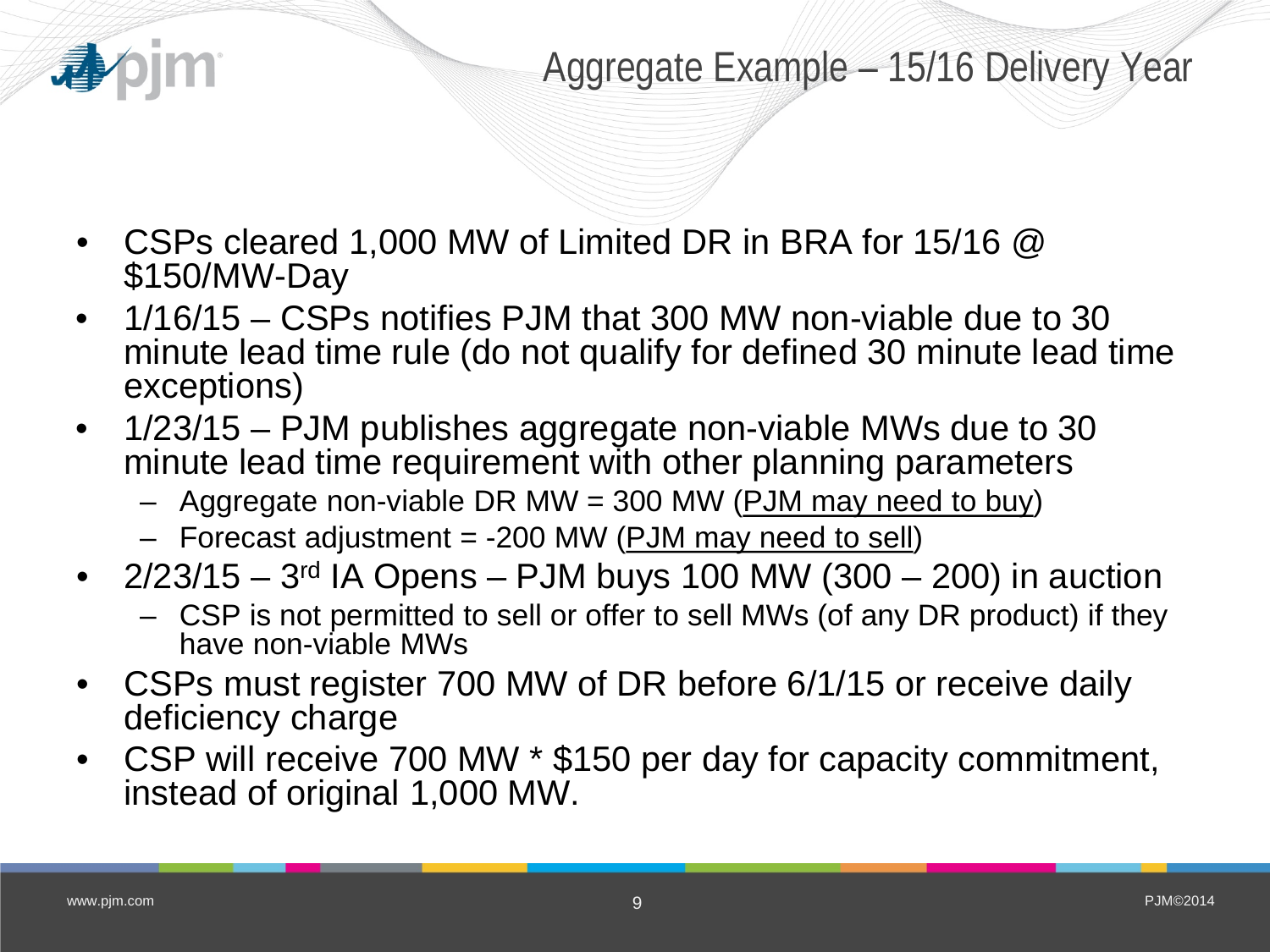

CSP specific example – 16/17 Delivery Year

Scenario 1

- Acme CSP cleared 500 MW of Limited DR in BRA in PECO for 16/17 @ \$119/MW-Day
- 2nd IA
	- (~6/5/15) CSP notifies PJM that 50 MW non-viable due to 30 minute lead time rule (do not qualify for defined exemption)
	- (~6/12/15) PJM publishes aggregate non-viable MWs due to 30 minute lead time requirement with other planning parameters
	- $-$  (7/13/15) 2<sup>nd</sup> IA Opens PJM buys in auction as necessary
		- CSP is not permitted to sell or offer to sell MWs in EMAAC zones
- $3<sup>rd</sup>$  IA
	- (1/22/16) CSP notifies PJM that additional 10 MW non-viable due to 30 minute lead time rule (do not qualify for defined exemption)
	- (1/29/16) PJM publishes aggregate non-viable MWs due to 30 minute lead time requirement with other planning parameters
	- (2/29/16) 3rd IA Opens PJM buys in auction as necessary
		- CSP is not permitted to sell or offer to sell MWs in EMAAC zones
- CSP must register 440 (500 50 10) MW of DR before 6/1/16 or receive daily deficiency charge
- CSP will receive 440 MW \* \$119 per day for capacity commitment, instead of original 500 MW.